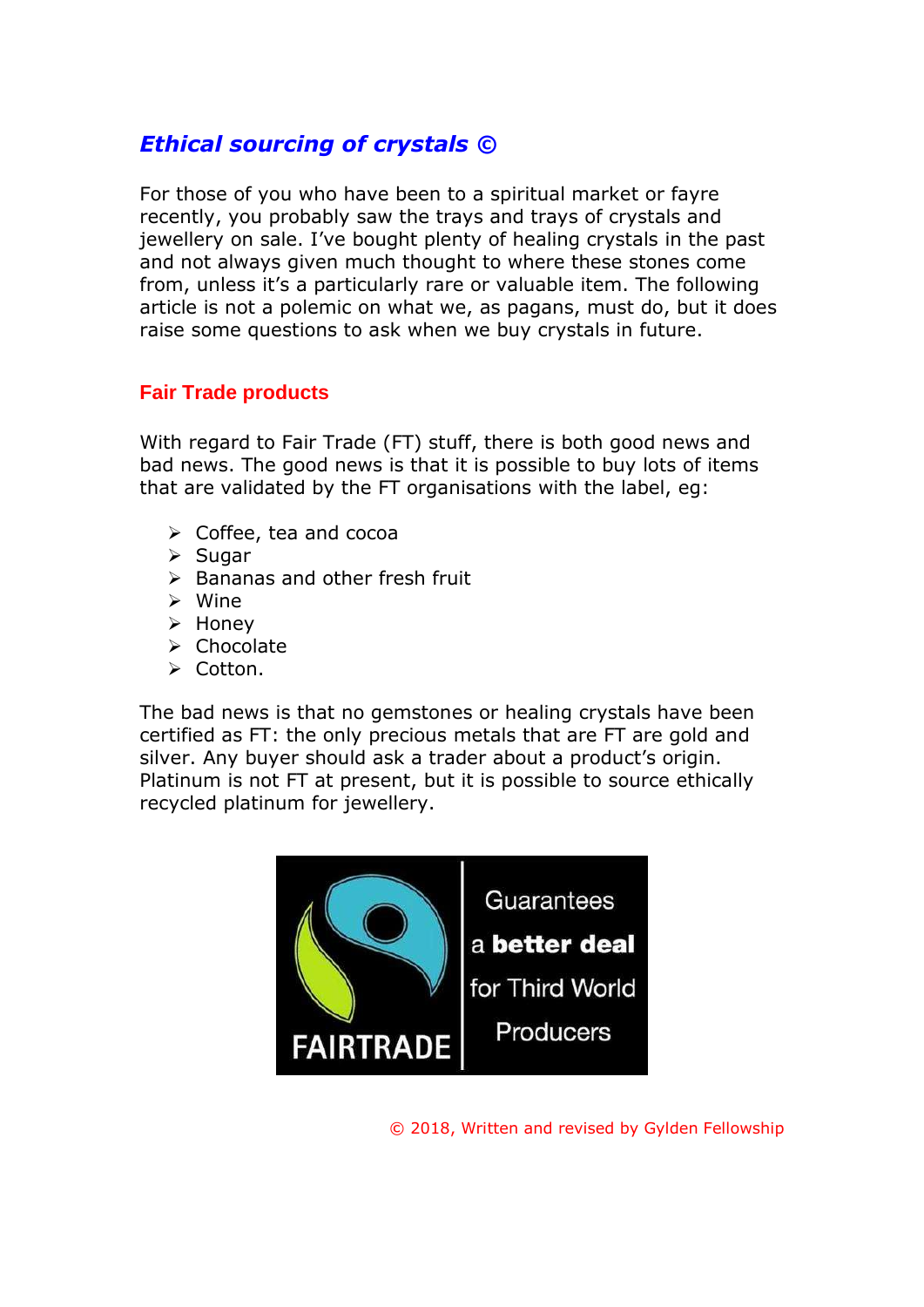Pagans need to be aware that many traders devise their own standards to label ethical crystals or stones. Such standards may be based on international guidelines, but there is no inspection or third party quality audit of these schemes.

## **What are the ethical problems with crystals and gems?**

The main reason why crystals and gems are not included in the FT standard is due to the fact that every mine operates differently because of:

- ➢ Types of stones mined
- $\triangleright$  Geography of the local area
- ➢ Local climate
- ➢ Traditional mining methods of the sourcing area, eg on a small scale with only a few people.

If you want to buy crystals or gems for, say, magickal healing or altar decoration, it is worth checking for the following information from the trader.

- 1. Are the stones sourced from organisations that work with small-scale miners?
- 2. Do these mines avoid the use of child labour?
- 3. Do these mines use workers of both sexes?
- 4. Are the source organisations dedicated to educating the smaller mines on proper health and safety methods?
- 5. Are the methods of mining safe?
- 6. Are the mines located in environmentally safe areas, ie not national parks?
- 7. Are the mines located in areas of recent wars?
- 8. After mining is completed, will the sourcing agent restore and replant the mine sites. For example, when sapphire mines in Australia were exhausted, the sourcing organisation there (Columbia Gem House), ensured that the site was restored to grassland for farming.

**Note:** if the trader cannot give you these answers, then it's *caveat emptor*, but I would suggest that crystals of uncertain provenance are less good for healing.

#### **Environmental concerns**

Any FT standard looks at protection for the environment, during mining, cutting, and jewellery manufacturing.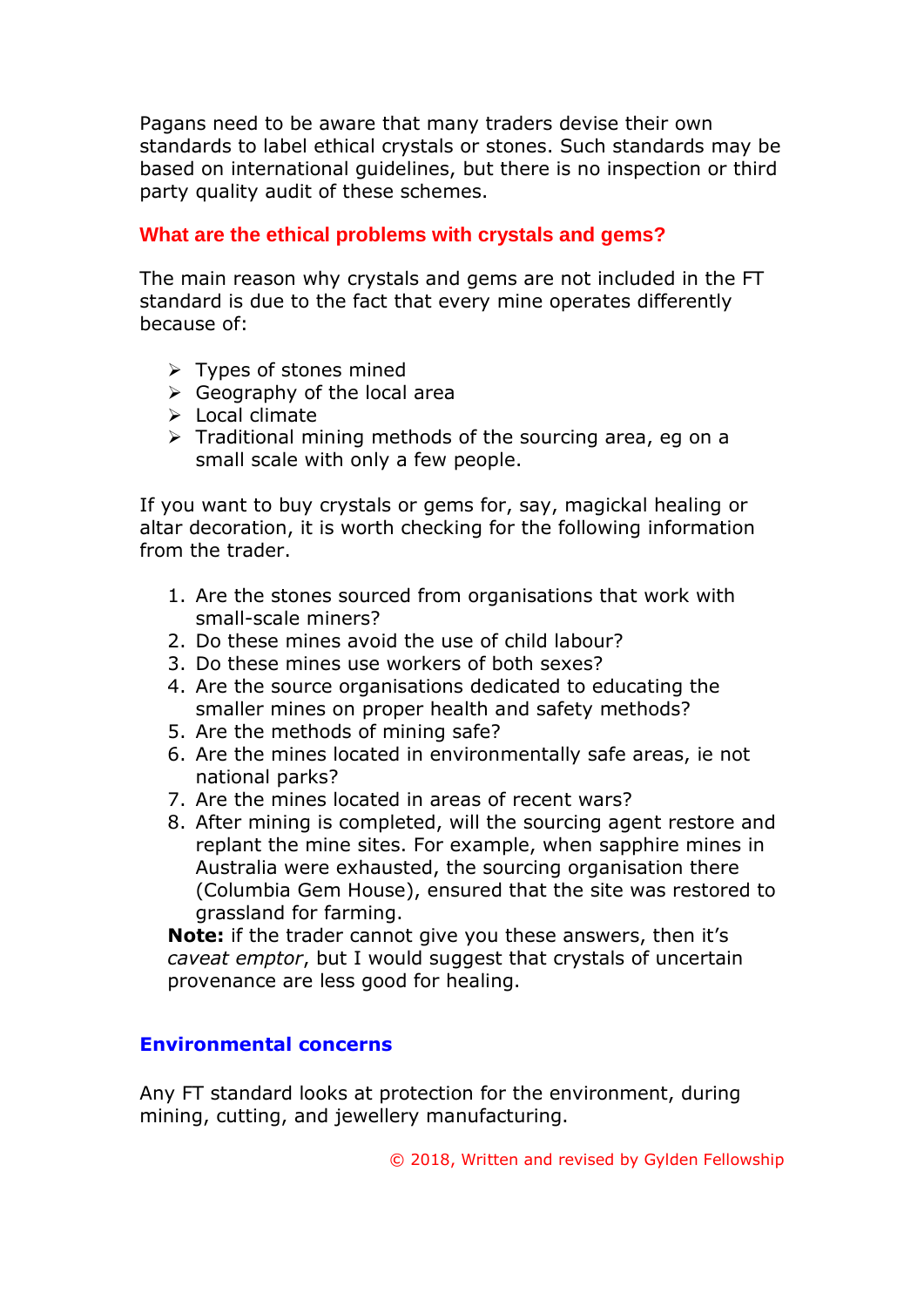Unlike mining for most minerals, gems are usually mined by hand as small hand-held tools minimise the lasting impact on the local environment. A gemstone miner is much more likely to use a shovel or a basket than an earthmover.

Most small-scale mine workers live near the mine workings and it is important that any mine leaves as much vegetation (as possible) untouched to reduce the impact on wildlife habitat. This is another point that should be checked by the sourcing agent. A mining operation moves a lot of earth and rock, but streams and aquifers need protection too, as do marine life.

### **Human rights protection**

If possible, the trader should be asked whether the source agent for the stones can guarantee fair dealing for the miners and workers in the cutting shops, ie:

- ➢ No child labour
- ➢ Minimum wages
- $\triangleright$  Good health and safety, eg dust control in the cutting areas
- $\triangleright$  Comfortable working conditions
- $\triangleright$  Training and qualification of skilled workers
- $\triangleright$  Equal opportunities.

Some sourcing agents go much further than these basic rights. For example, the sourcing company built a school for the children of workers at the Chimwadzulu Mine in Malawi (where a rare ruby is mined). With an attendance roll of 950, it also provides needed educational services for all the village children. Non-agricultural work is rare in this part of Malawi and infrastructure is almost nonexistent. Other sourcing agents look toward their workers' health and provide small medical clinics, build freshwater wells and replant forests.

# **Product integrity**

The road from a gem being taken from the earth to display in a shop or trade fair is not straightforward. Most buyers are aware that many crystals are either dyed or grown in a laboratory, but there are other links in the supply chain that can be checked before purchase. A dealer should be able to guarantee the integrity of each stone, ie: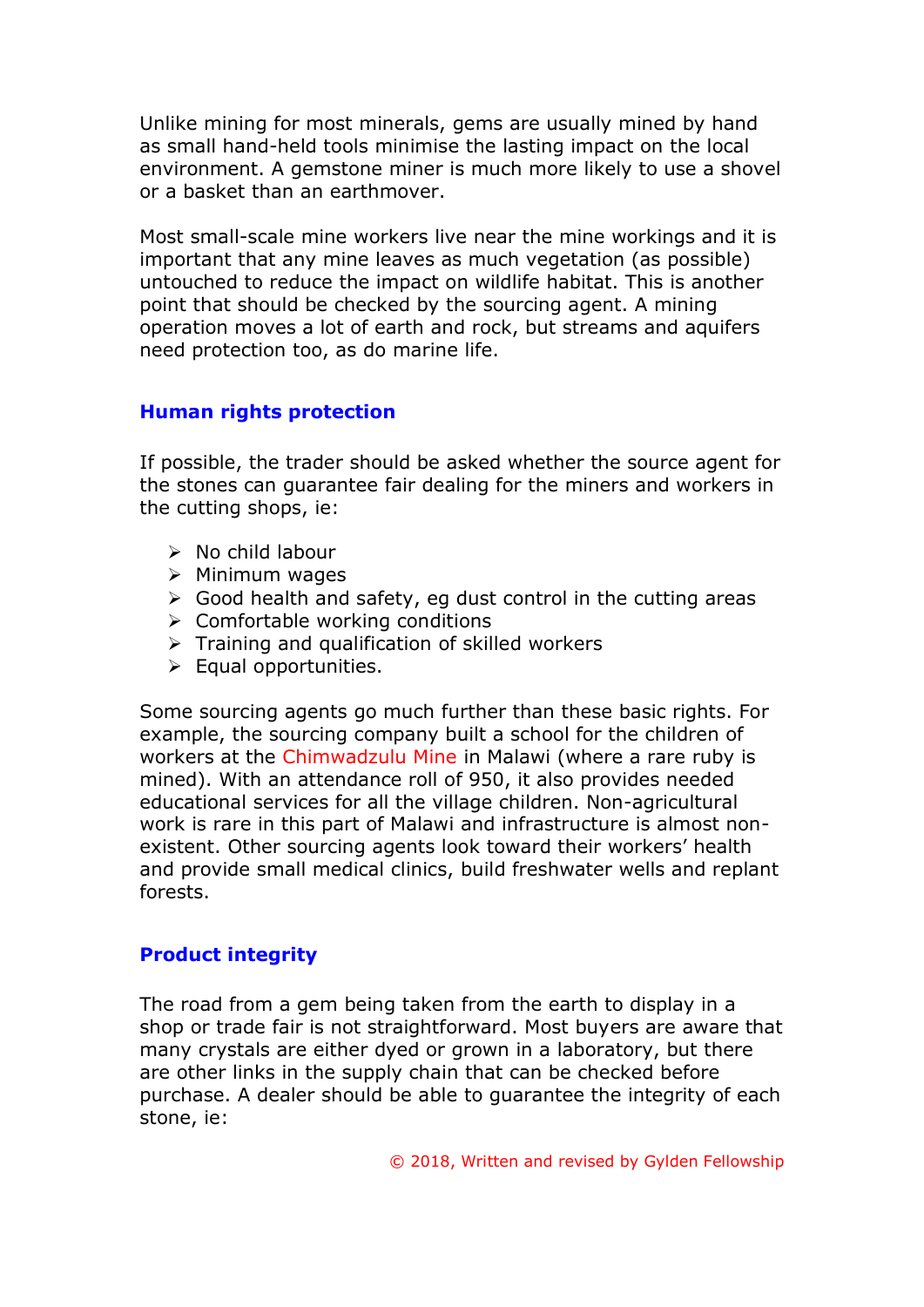- ➢ Quality
- ➢ Location of the mine –some dealers operate a strict chain of custody, to assure customers of the path of a stone from mine to shop
- ➢ How the gem has been cut or faceted
- $\triangleright$  Whether the stone has been enhanced in any way, eq heating to improve colour – this often occurs with rubies and sapphires
- ➢ Whether any synthetic substances have been mixed in the stone – this is particularly true with quartz
- ➢ Some stones are mixed with glass or via a process known as fracture filling to add synthetics
- $\triangleright$  It is possible to ask a dealer for an origin report on a valuable stone and a scientist can look for clues to a gem's origin.

**Note:** for this reason, many crystal healers prefer to either forage for their own crystals or buy rough, untreated stones.

#### **Commercial ethics**

It is important to show the link to the mine for lots of reasons – as a crystal healer, I feel that a link with the environment of the mine adds to the energy of the crystal. Many people know that coffee comes from Colombia, but how many know that some of the best rubies and sapphires come from Malawi?

The actual export chain process can be demonstrated by a crystal dealer via a complete chain of custody documentation for each stone. Thus, all transactions and transfers of goods and monies are handled in a legal and transparent manner, according to local laws.

Any shipments into the UK should include an official invoice that shows real and accurate values. The official invoice is also used to remit payment by online banking or bank order to an official bank account supplied by the supplier. Such papers help to avoid the scam of buying gems as part of money laundering.

The *Earth to Pocket* initiative emphasises the importance of sourcing crystals that already have clean energy rather than using running water, sage or moonlight to cleanse new crystals. Similar to the Seed to Plate organic food movement, *Earth to Pocket* dealers buy tumbled stones directly from mine owners/ gem tumblers who can verify the origin of their products and mining conditions.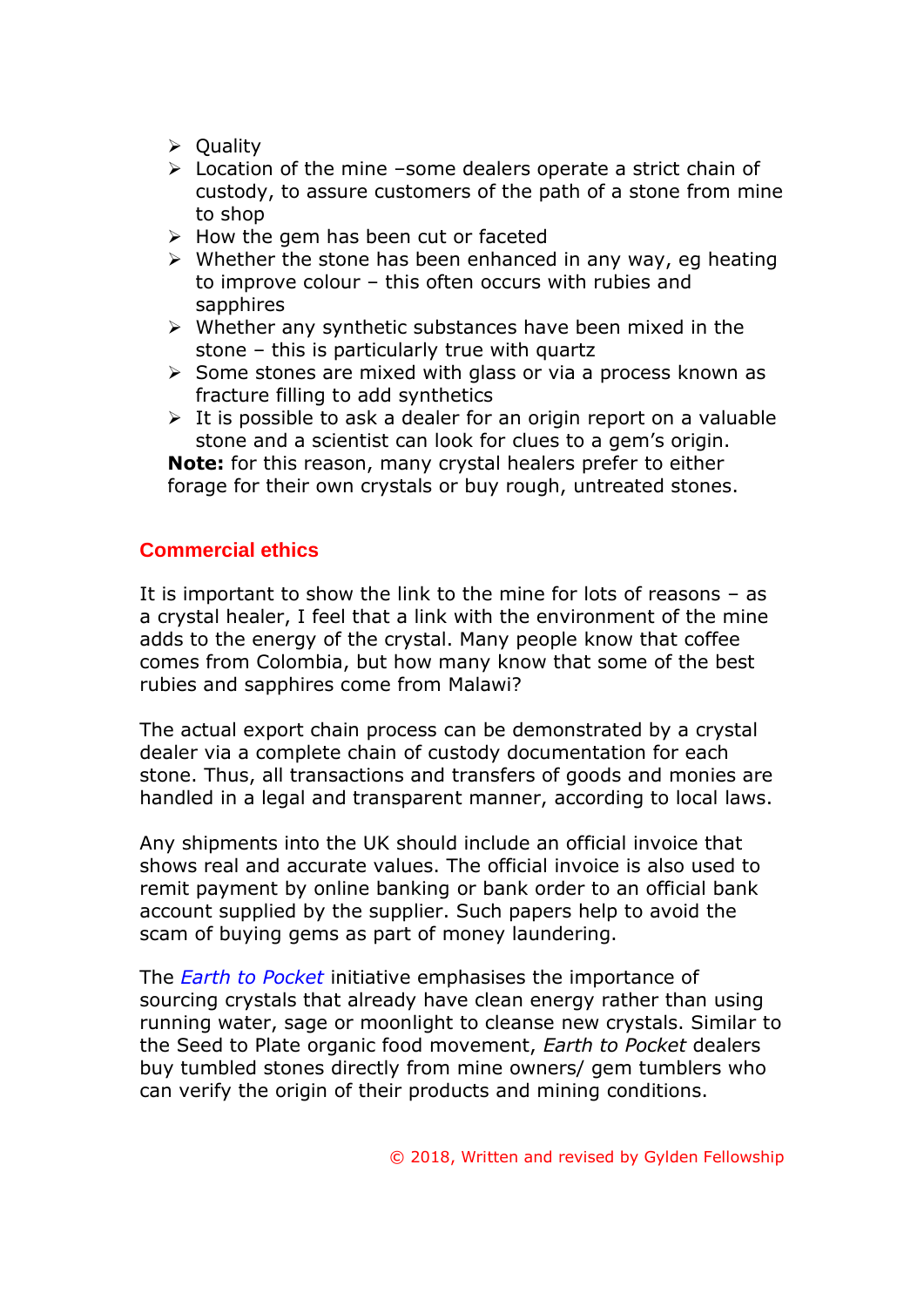### **Diamonds**

So, the problem of sourcing gems ethically is quite difficult, but this issue does not arise for diamonds, due to the *Kimberley Process Certification Scheme*, which aims to identify conflict or blood diamonds. The Kimberley Process Certification Scheme (KPCS) was created by the UN in 2002, after a meeting of South African diamond producing states in 2000 in the town of Kimberley, the capital of the Northern Cape in South Africa.

The scheme is designed to prevent conflict diamonds from entering legitimate jewellery supply chains, so we can know that the diamonds we're using aren't blood diamonds. Around 47 countries have signed up to the KPCS, including all member countries of the EU.

Under the KPCS, any country which is part of the scheme has to ensure the following protocols.

- 1. All diamond mining is strictly supervised and that diamonds in their rough or uncut or polished state can only be transferred between participating countries in tamper-proof containers and with proper documentation.
- 2. Every diamond export is accompanied by a KPCS certificate, proving that any diamond originating from that country does not finance a rebel group or other faction seeking to overthrow a UN-recognised government.
- 3. The country must also ensure that no diamonds are imported to or exported from a country or state that is not a member of the KPCS - every packet of diamonds is tracked from the mine to the point of cutting.
- 4. Of course, there have been problems as the KPCS is selfenforced by member countries, but official observers include the World Diamond Council.

An example of a KPCS loophole happened in 2004 when the Republic of Congo was expelled from the scheme, No mining took place in the Republic of Congo, but the country allowed the passage of smuggled diamonds from Angola and Democratic Republic of Congo. Still, the KPCS covers almost 100% of the global diamond trade and continues to work to improve conditions for diamond workers in less developed countries.